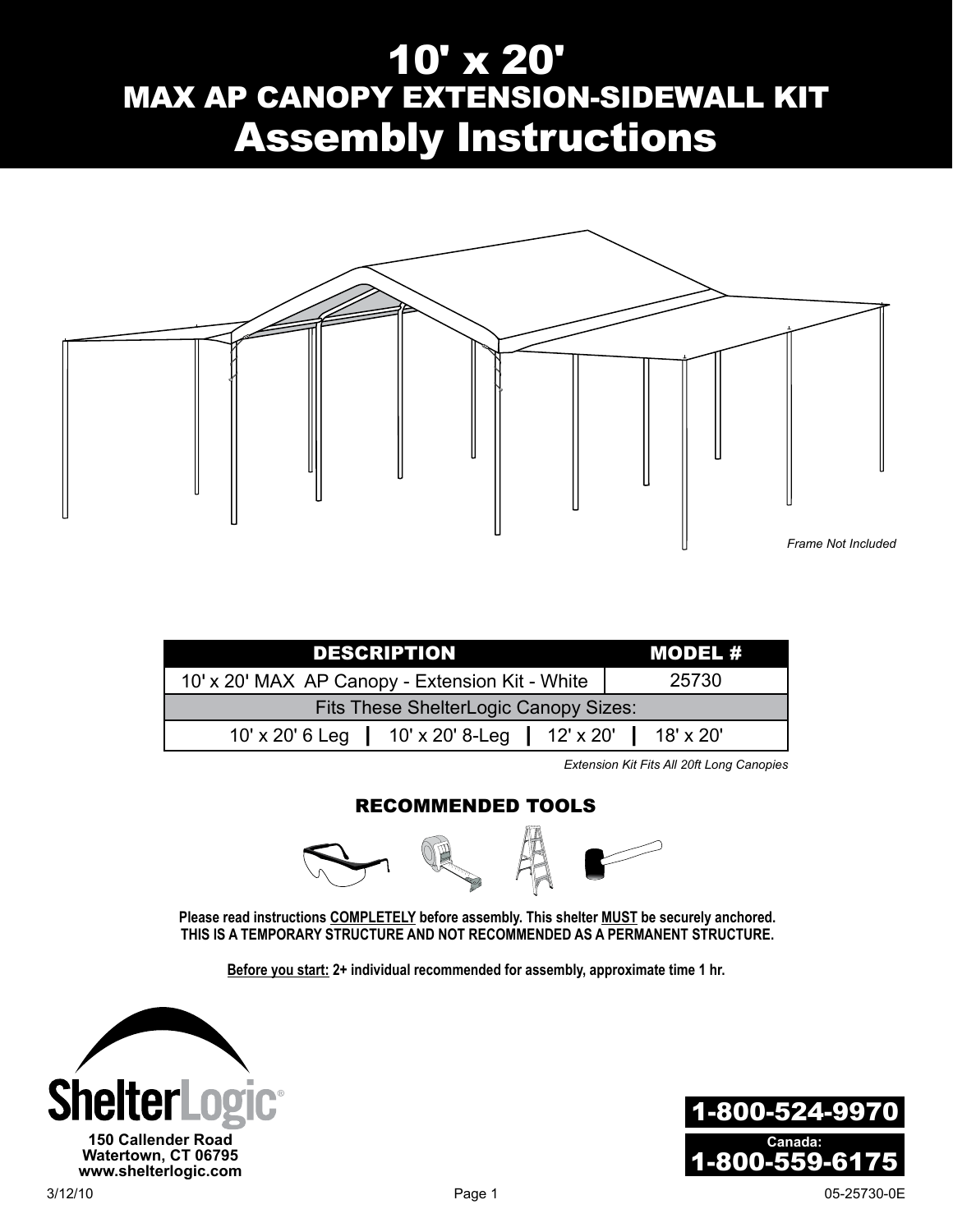### ATTENTION:

This shelter product is manufactured with quality materials. It is designed to fit the **ShelterLogic®, LLC** custom fabric cover included. **ShelterLogic®, LLC** Shelters offer storage and protection from damage caused by sun, light rain, tree sap and animal - bird excrement. Please anchor this **ShelterLogic®, LLC** structure properly. See manual for more anchoring details. Proper anchoring, keeping cover tight and free of snow and debris is the responsibility of the consumer. This shelter is not recommended for severe weather conditions. Please read and understand the installation detail, warnings and cautions prior to beginning installation. If you have any questions call the customer service number listed below. Please refer to the warranty card inside this package.

### DANGER:

Prior to installation, consult with all local municipal codes regarding installation of temporary shelters. Choose the location of your shelter carefully. **Danger:** *Keep away from electrical wires.* Check for overhead utility lines, tree branches or other structures. Check for underground pipes or wires before you dig. DO NOT install near roof lines or other structures that could shed debris onto your shelter. DO NOT hang objects from the roof or support cables.

## WARNING:

Risk of fire. DO NOT smoke or use open flame devices (including grills, fire pits, deep fryers, smokers or lanterns) in or around the shelter. DO NOT store flammable liquids (gasoline, kerosene, propane, etc.) in or around your shelter. Do not expose top or sides of the shelter to open fire or other flame source.

## CAUTION:

Use **CAUTION** when erecting the frame. Use safety goggles during installation. Secure and bolt together overhead poles during assembly. Beware of pole ends.

# PROPER ANCHORING AND INSTALLATION OF FRAME:

#### **PROPER ANCHORING OF THE FRAME IS THE RESPONSIBILITY OF THE CONSUMER.**

**ShelterLogic®, LLC** is not responsible for damage to the unit or the contents from acts of nature. Any shelter that is not anchored securely has the potential to fly away causing damage, and is not covered under the warranty. Periodically check the anchors to ensure stability of shelter. **ShelterLogic®, LLC** cannot be responsible for any shelter that blows away. **NOTE:** *Your shelter's cover can be quickly removed and stored prior to severe weather conditions*. If strong winds or severe weather is forecast in your area, we recommend removal of cover.

## REPLACEMENT PARTS, ASSEMBLY, SPECIAL ORDERS:

Genuine **ShelterLogic®, LLC** replacement parts and accessories are available from the factory, including anchoring kits for nearly any application, replacement covers, wall and enclosure kits, vent and light kits, frame parts, zippered doors and other accessories. All items are shipped factory direct to your door.

#### **Questions - claims - special orders? CALL our Customer Service Hotline:**

**U.S. CUSTOMER SERVICE: 1-800-524-9970 INTERNATIONAL CUSTOMER SERVICE: 001-860-945-6442 CANADA CUSTOMER SERVICE: 1-800-559-6175 HOURS OF OPERATION: MON-FRI 8:30AM-8:00PM EST, SAT-SUN 8:30AM-5:00PM EST.**

## CARE AND CLEANING:

A tight cover ensures longer life and performance. Always maintain a tight cover. Loose fabric can accelerate deterioration of cover fabric. Immediately remove any accumulated debris from the roof structure with a broom, mop or other soft-sided instrument. Use extreme caution when removing debris from cover- always remove from outside the structure. DO NOT use hard-edged tools or instruments like rakes or shovels to remove debris. This could result in punctures to the cover. DO NOT use bleach or harsh abrasive products to clean the fabric cover. Cover is easily cleaned with mild soap and water.

## WARRANTY:

This shelter carries a full limited warranty against defects in workmanship. **ShelterLogic®, LLC** warrants to the Original Purchaser that if properly used and installed, the product and all associated parts, are free from manufacturer's defects for a period of:

#### **1 Year For Cover Fabric, End Panels and Framework**

Warranty period is determined by date of shipment from **ShelterLogic®, LLC** for factory direct purchases or date of purchase from an authorized reseller, (please save a copy of your purchase receipt). If this product or any associated parts are found to be defective or missing at the time of receipt, ShelterLogic<sup>®</sup>, LLC will repair or replace, at it's option, the defective parts at no charge to the original purchaser. Replacement parts or repaired parts shall be covered for the remainder of the Original Limited Warranty Period. All shipping costs will be the responsibility of the customer. Parts and replacements will be sent C.O.D. You must save the original packaging materials for shipment back. If you purchased from a local dealer, all claims must have a copy of original receipt. After purchase, please fill out and return warranty card for product registration. Please see warranty card for more details.





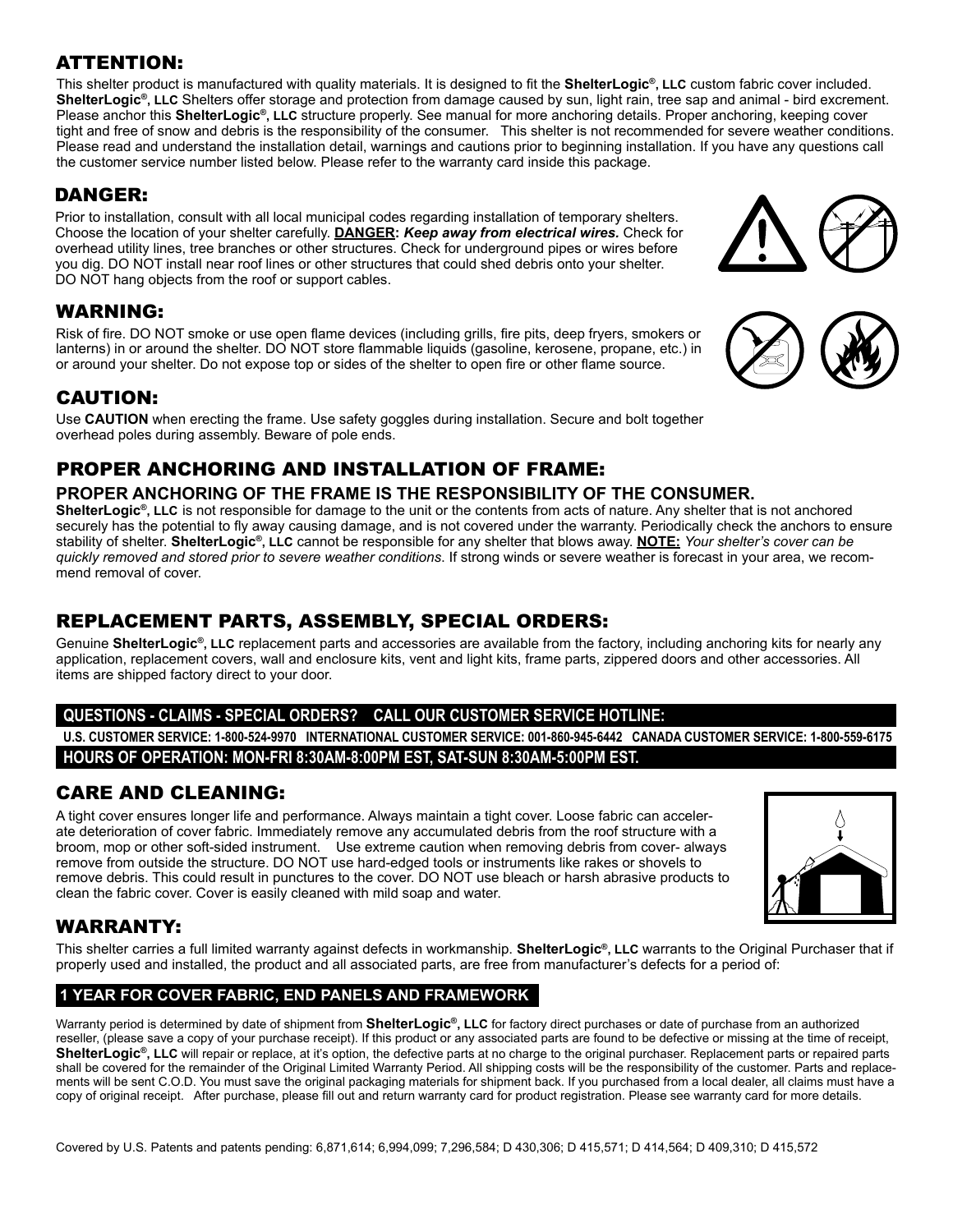# **10' x 20' MAX AP Canopy - Extension Kit - Parts List - Model #25730**

| <b>Description of Parts:</b> |                                | Quantity       | Part#          |
|------------------------------|--------------------------------|----------------|----------------|
| $\Box$                       | Tent Poles 38 1/2"             | $\,6\,$        | 10458          |
|                              | Tent Poles, Swedge 40 3/16"    | 6              | 10459          |
|                              | Bolts 1/4" x 1 1/2"            | 8              | 03025          |
|                              | <b>Wing Nut</b>                | $\bf 8$        | 07000          |
|                              | <b>Bungee Cords</b>            | 50             | 10066          |
|                              | <b>Extension Panel</b>         | $\overline{2}$ | 12082          |
|                              | Tetherball                     | 4              | 10465          |
|                              | "S" Hook<br>Ropes 3'           | 4<br>4         | 10464<br>10463 |
|                              | <b>Temporary Spike Anchors</b> | 6              | 10447          |
| ∩∘<br>$\circ$<br>$\circ$     | Rope Toggle                    | $6\phantom{1}$ | 10436          |
|                              | Clamp                          | 8              | 10462          |
|                              | Guy Ropes 11'                  | 6              | 10437          |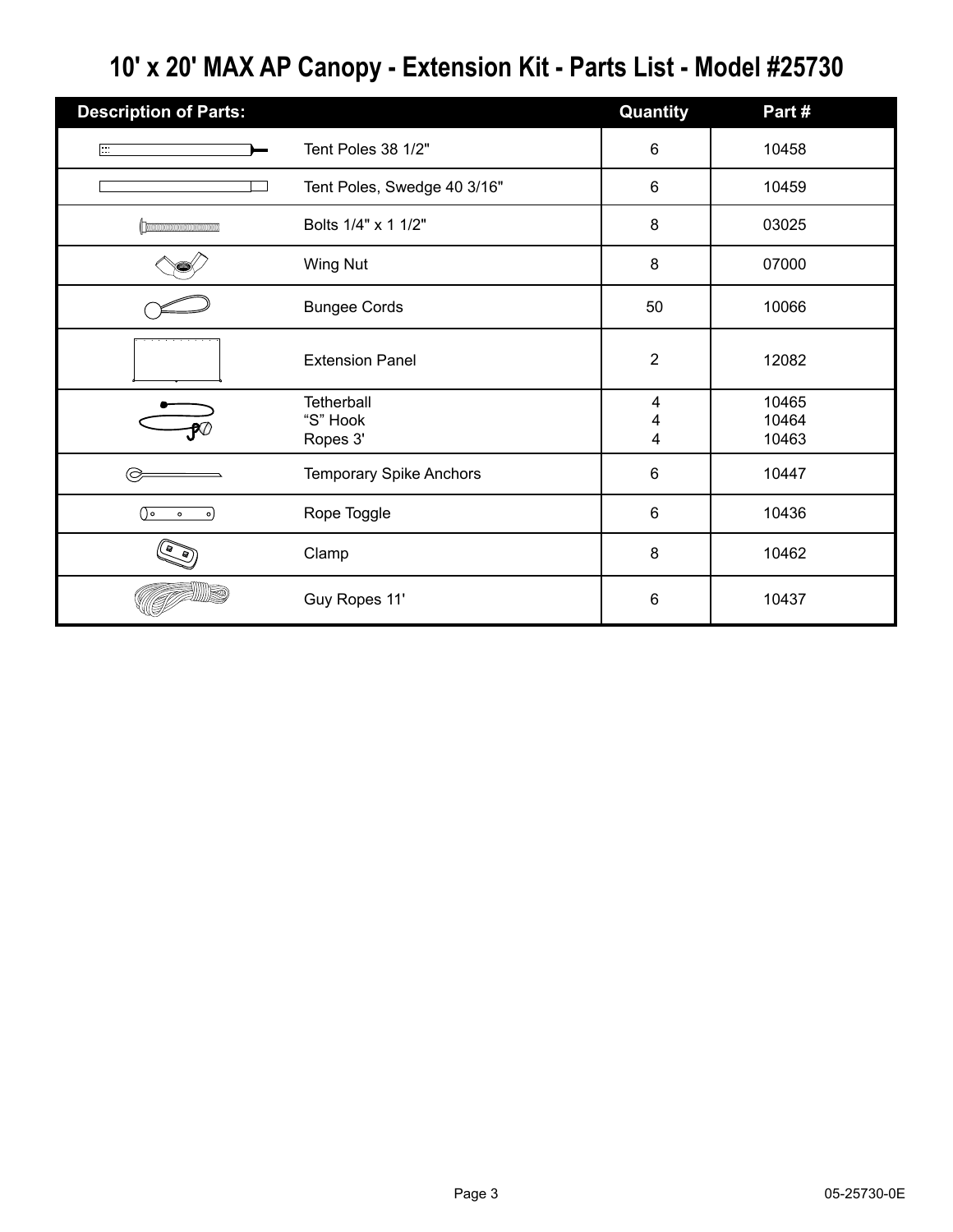#### NOTES:

- *Canopy extension panels attach to frame cross rails with bungee cords.*
- *Leave Canopy Cover bungees in place when attaching extension panels.*
- *Extension panels will not allow the canopy cover TwistTite mechanism to properly tighten the cover when extended. An alternate TwistTite Clamp system is included with this kit and shown in Step 5.*

### 1. Attach Side walls to Frame

- **A.** *If tightened at corner leg poles,* disengage the TwistTite™ cord and "S" hook from canopy cover and corner legs. Wrap up TwistTite™ cord and secure inside the shelter with one of the cover panel bungee cords.
- **B.** Attach the extension panels with bungees to the cross rails at the top first. Adjust the panels as needed to ensure a tight and even fit before extending panel and securing to the tent poles.

CAUTION: *Bungee Cords are under extreme tension. Use Caution when installing. Safety glasses are recommended to prevent injury.*



#### 2. Assemble Extension panel TENT poles



## 3. Raise Extension panels and attach TENT poles

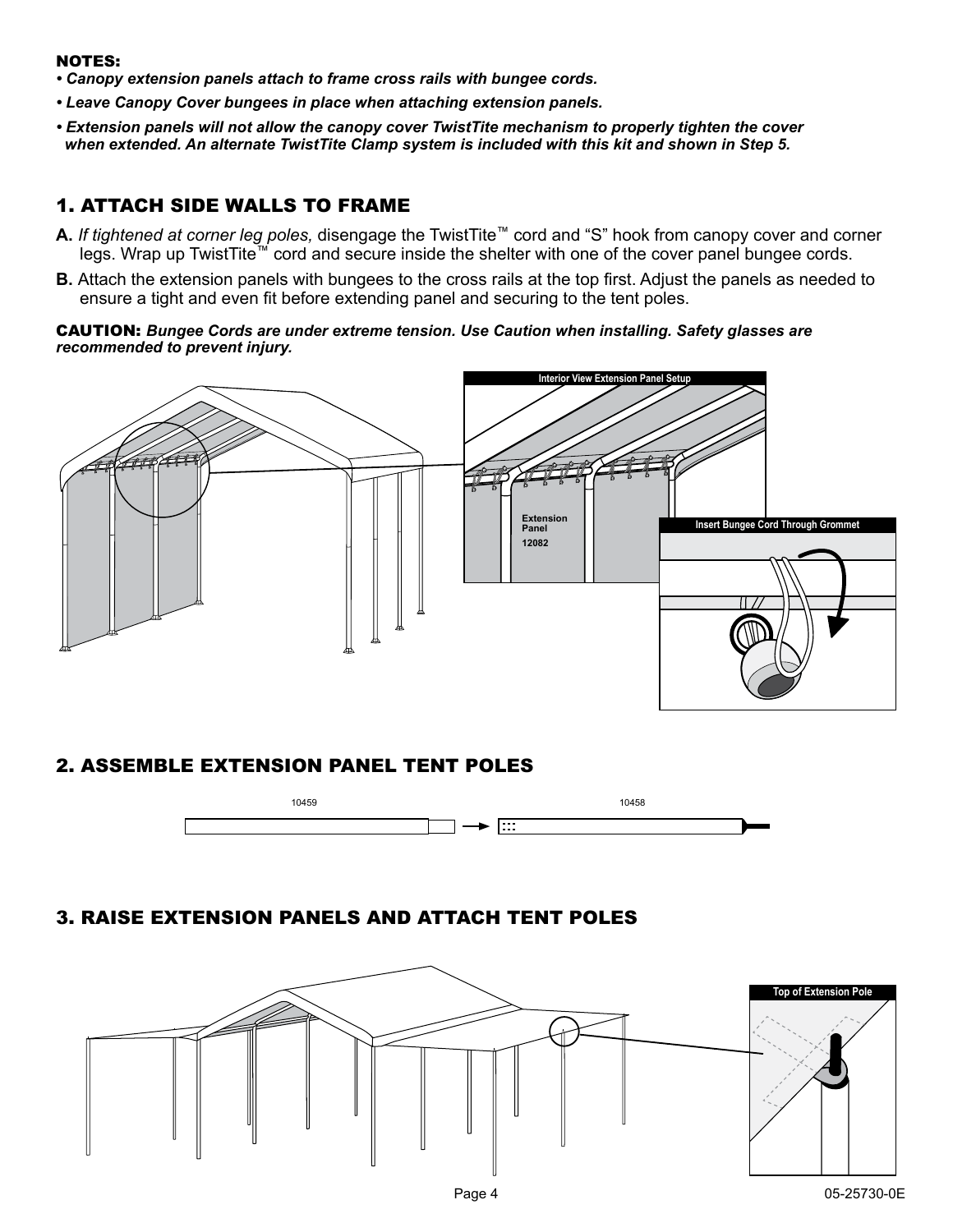## 4. Anchoring and Rope toggles

- **A.** Thread the Guy Ropes *10437* through the Rope Toggle *10436* as shown below. Tie a knot at the end of the rope to keep it from sliding out of the rope toggle.
- **B.** Make a loop knot at the other end of the rope and place it over the tab the the top of the tent pole.
- **C**. Place the anchor securely in the ground about 3' from each tent pole.
- **D**. Tighten anchor rope with rope toggle.

*This is a temporary spike anchor. Not intended for permanent use.*



## 5. Tighten the Cover with Clamp Twist Tite™

- **A.** Mount the clamp and new TwistTite™ cable so it holds onto the rope that is still threaded through the canopy cover edges.
- **B.** The clamp should be mounted approximately 6" to 10" up from the corners.
- **C.** Wrap the cord with plastic ball and "S" hook at the corners of the cover around the corner leg poles. Insert "S" hook into the hole of the corner leg poles.
- **D.** Twist each leg pole toward the outside of the shelter until the cover becomes tight.

#### *Twist the leg poles equally to ensure the cover stays aligned during tightening.*

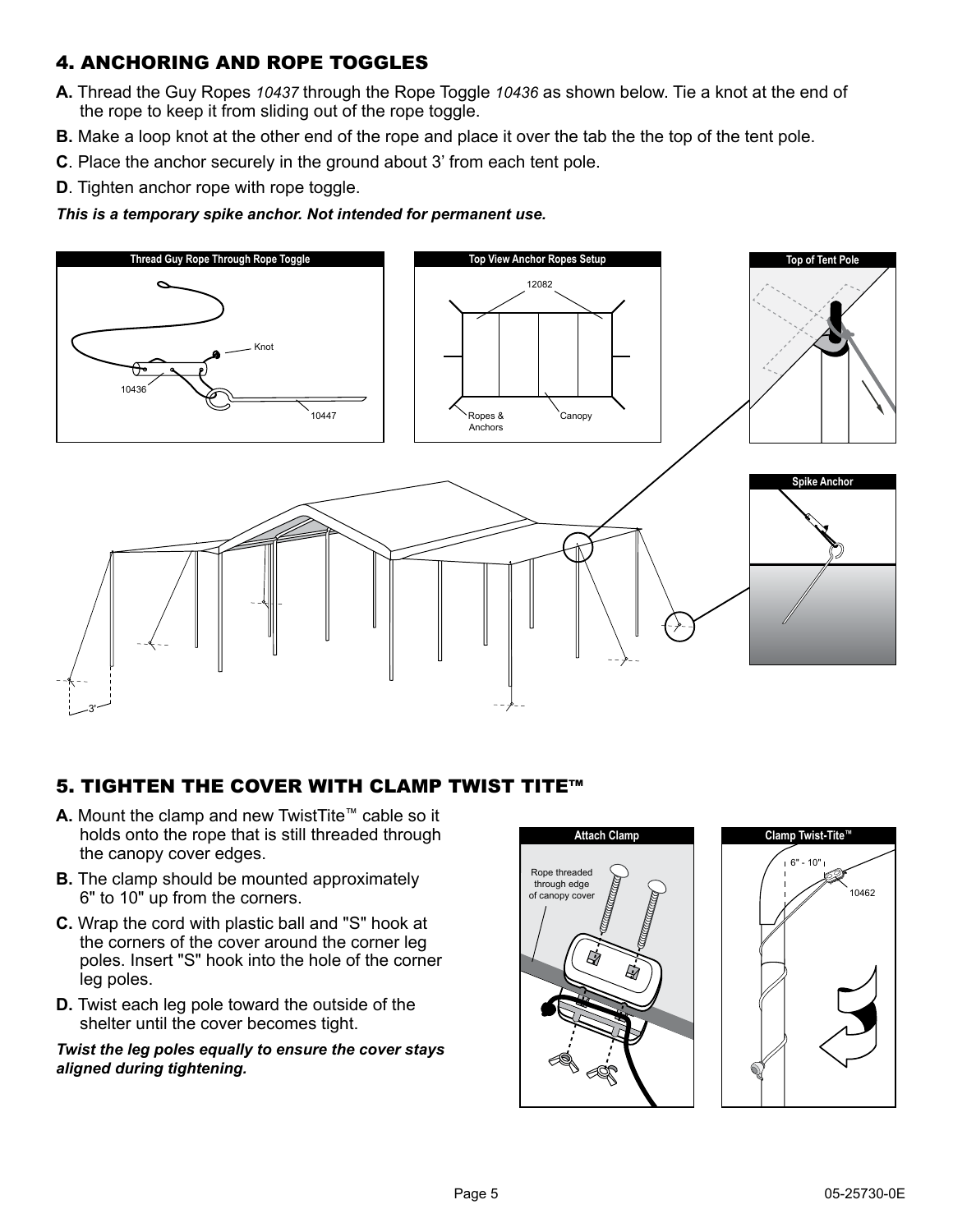# 3 x 6,1 m TENTE MAX AP – KIT D'EXTENSION ET DE MUR Manuel d'instruction



| <b>DESCRIPTION</b>                                            |  | MODEL # |  |  |
|---------------------------------------------------------------|--|---------|--|--|
| 3 x 6,1m MAX AP Toile – Kit d'extension – Blanc               |  | 25730   |  |  |
| Fits These ShelterLogic Canopy Sizes:                         |  |         |  |  |
| 10' x 20' 6-Jambe   10' x 20' 8-Jambe   12' x 20'   18' x 20' |  |         |  |  |

*Extension Kit Fits All 20ft Long Canopies*

#### Recommended Tools



**Bien lire tout les instruction au complet avant l'assemblement. Cet abri doit être ancré de façon sécurisé. Ceci est une structure temporaire et n'est pas recommander à être utiliser comme une structure permanente.**

**Avant de commencer: 2 ou plus de personne sont recommender pour l'assemblement qui est d'environ d'une heure.**

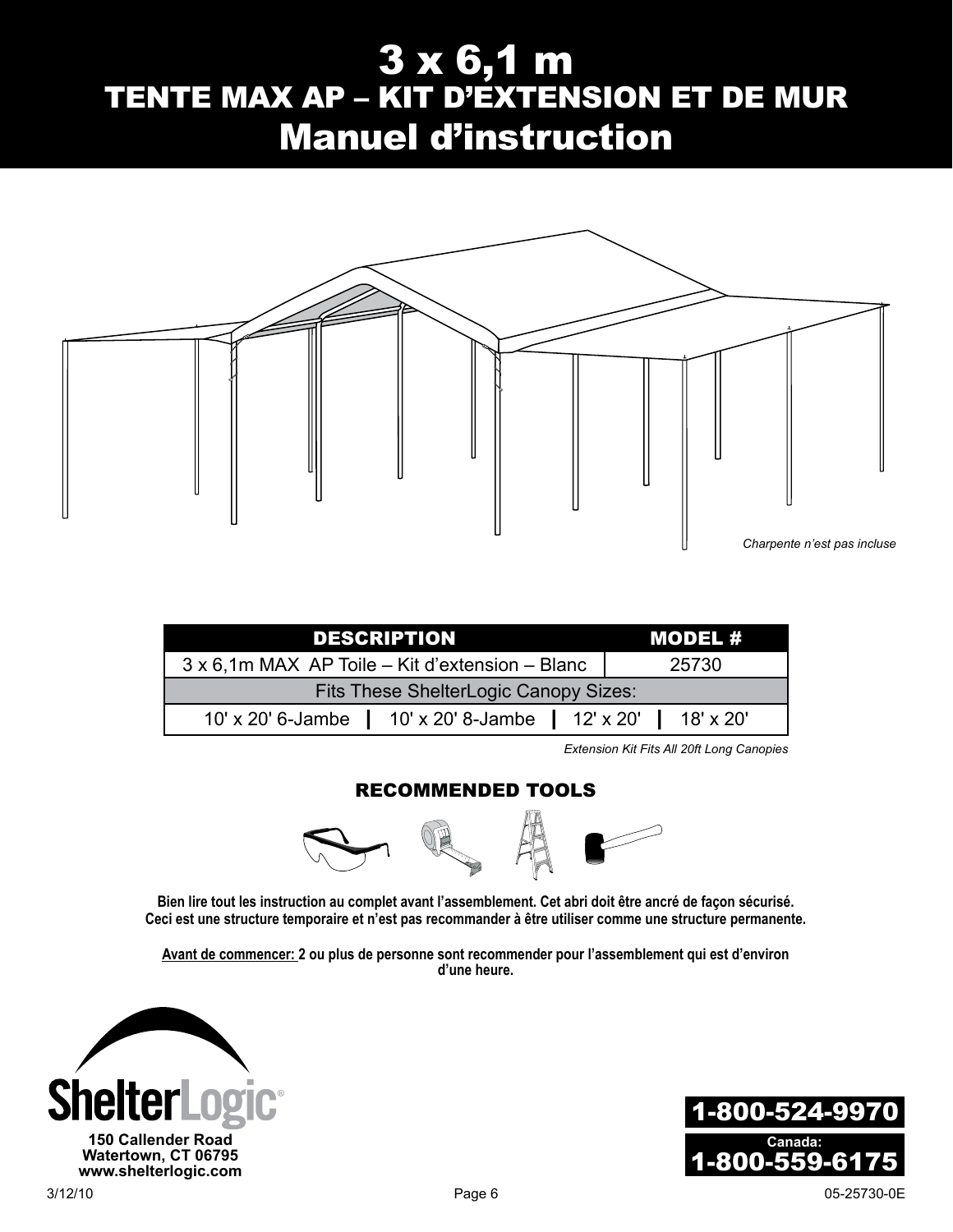## ATTENTION:

Ce produit Shelter est conçu avec des matériaux de la plus haute qualité. Il est conçu pour être utilisé avec la toile fabriquée par Shelterlogic. **ShelterLogic®, LLC** offre un abri et une protection contre les faits malfaisants du soleil, une pluie légère, la sève des arbres, les excréments animaliers et une légère tomber de neige. S'il vous plait ancrez la structure **ShelterLogic®, LLC** d'une manière correcte. Un ancrage correcte, garder la toile bien tendue et sans accumulation de neige et sans débris est la responsabilité du consommateur. Prenez bien soin de lire et de comprendre les détails de l'installation, les remarques et avertissements avant l'installation finale du produit. Si vous avez des questions appeler le service clientèle afficher sur la première page de votre manuel d'installation. Aussi référencez-vous à la carte de garantie fournie avec votre achat.

## DANGER:

Choisissez avec soin l'emplacement de l'abri. Danger: *Installez à distance de fils électrique.* Faites attention aux lignes à haute tension, branches d'arbre et autre structure. NE PAS installer près de toits, ou tout autres structures des quels de la neige, glace, ou eau excessive pourrait tomber sur l'abri. Ne pas pendre d'objet sur labri.

## ATTENTION:

Risque de feu. NE PAS fumer ou utiliser des outils à flamme ouverte (barbecue, friteuse, fumoirs ou lanternes) dans ou aux alentours de l'abri. NE PAS stocker de liquide inflammable (gazoline, kérosène, propane, etc.) dans ou aux alentour de votre abri. N'exposer pas le toit ou les cotes à une flamme ouverte ou toute autre source de feu.

## Avertissement:

Soyez très prudent pendant la construction de la charpente. Utilisez des lunettes de protection pendant la durée de l'installation. Sécurisez et boulonnez ensemble tout les tubes de la toiture pendant l'assemblage. Attention au bout des tuyaux.

## MISE EN GARDE:

#### L'ancrage correct de la porte automatique est la responsabilité du consommateur.

**ShelterLogic®, LLC** n'est pas responsable pour tout dommage à l'unité. Toute porte automatique qui n'est pas ancrée correctement et de façon sécuriser a le potentiel d'être endommager, et ne sera pas couvert sous la garantie. Vérifier les ancres et la charpente de façon périodique pour s'assurer de la stabilité. **REMARQUE:** *La couverture de votre abri peut être rapidement enlevé et stocker avant des conditions météorologiques sévères. Si des vents forts ou des conditions sévères sont annoncées, nous recommandons d'enlever la couverture.* 

## Pièces de remplacement. Assemblage. Commandes Spéciales:

Des pièces de rechange **ShelterLogic®, LLC** et accessoires sont disponible direct de l'usine, inclus sont des kits d'ancrages, couverture de rechange, panneau et kit d'enclosure, kit de lumière et de ventilation, tube de charpente, portes à glissières et autres accessoires. Tous sont envoyés direct de l'usine à votre domicile.

#### **Questions – Réclamations – Commandes spéciales? Appeler notre service clientèle:**

**Service clientèle US: 1-800-524-9970 Service clientèle international: 001-860-945-6442 Service Clientèle Canadien: 1-800-559-6175 Heures d'opérations: Lundi – Vendredi: 8:30am – 8:00pm EST, Samedi – Dimanche: 8:30am – 5:00pm EST.**

## Entretien et nettoyage:

Une couverture bien tendue assurera une vie plus longue et de meilleur performances. Toujours maintenir la couverture bien tendue. Une couverture mal tendue peut accélérer la détérioration de la couverture. Enlever du toit toute accumulation de neige ou de glace immédiatement avec l'aide d'un balai, d'un balai serpillère ou autre instrument à bord doux. Garder le raille propre et sans débris. NE PAS utiliser d'eau de javèle ou autre produits nettoyant abrasive pour nettoyer la couverture. Le panneau de porte peut être facilement nettoyé avec de l'eau et du savon. NE PAS utiliser des outils a bord coupant, ou des instruments comme râteau ou pelle pour enlever la neige. Cela pourrait trouer la couverture. N'utiliser pas d'eau sous haute pression.



## GARANTIE:

Comprend une garantie limitée contre les défauts de fabrication. **ShelterLogic®, LLC** garantie aux propriétaires que si utiliser et installer de façon correcte, le produit et toutes pièces associer, seront sans défauts de fabrication pour une période de:

## **1 AN POUR LA COUVERTURE, LES PANNEAUX AVANT ET ARRIERE ET LA CHARPENTE.**

La période de garantie est déterminer par la date d'envoie de l'usine de **ShelterLogic®, LLC**, pour les commandes directes, ou par la date d'achat d'un distributeur autoriser à la vente. (S'il vous plait conserver la copie de votre reçu d'achat). Si ce produit ou toutes pièces associées sont défectueuses ou manquantes au moment de la réception, **ShelterLogic®, LLC** réparera ou remplacera, à sa discrétion, les pièces défectueuses sans frais au consommateur. Les pièces de remplacement ou pièces réparées seront couvertes pour le reste de la garantie original limitée. Tout frais de port sera la responsabilité du consommateur. Pièces et remplacements seront envoyés en COD. Vous devez conserver l'emballage original pour les renvoies. Si vous acheter dans un distributeur local, toutes réclamations doivent être accompagné du reçu d'achat. Après l'achat, remplissez et renvoyez la carte de garantie pour enregistrer le produit. Voir carte de garantie pour plus de détails.

Couvert par un ou plus des brevets ou brevets en attente: 6,871,614; 6,994,099; 7,296,584; D 430,306; D 415,571; D 414,564; D 409,310; D 415,572



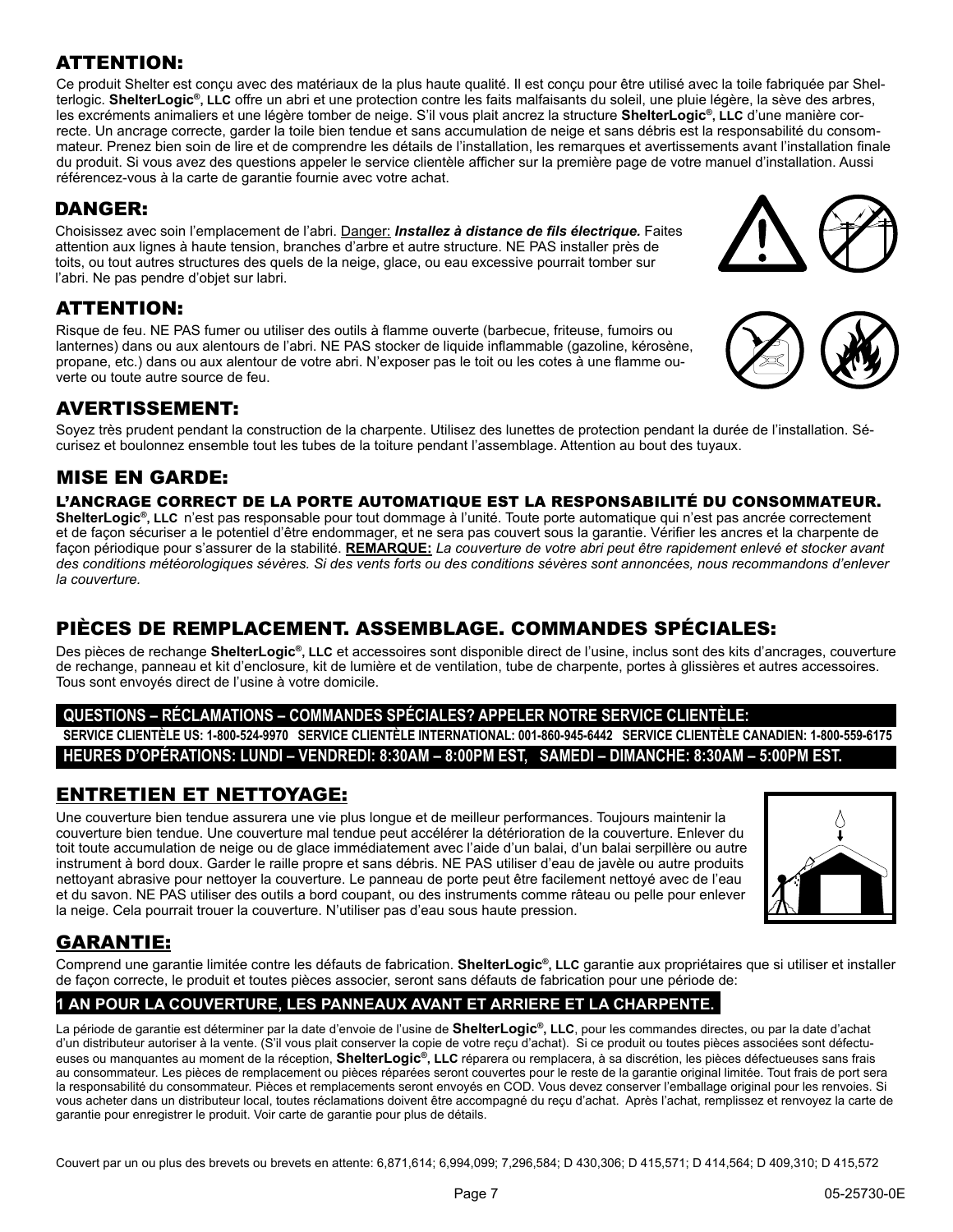# **3 x 6,1m Tente – Kit d'extension – Liste des pieces – Model # 25730**

| <b>Description de Parties:</b> |                                                   | Quantité       | Partie #                |
|--------------------------------|---------------------------------------------------|----------------|-------------------------|
| 圧                              | Poteau de tente 97,8 cm                           | 6              | 10458                   |
|                                | Poteau de tente, Male 102,3 cm                    | 6              | 10459                   |
|                                | Boulons 6,4 mm x 38,1 mm                          | 8              | 03025                   |
|                                | Chevron                                           | 8              | 07000                   |
|                                | Sandows                                           | 50             | 10066                   |
|                                | Panneau d'extension                               | $\overline{2}$ | 12082                   |
|                                | Ficelle<br>Boule et crochet en « s »<br>Corde .9m | 4<br>4<br>4    | 10465<br>10464<br>10463 |
|                                | Ancrer Sardine                                    | 6              | 10447                   |
| ه ( )<br>$\circ$<br>$\circ$    | Cabillots                                         | $6\phantom{1}$ | 10436                   |
|                                | Étau                                              | 8              | 10462                   |
|                                | Guy Ropes 11'                                     | 6              | 10437                   |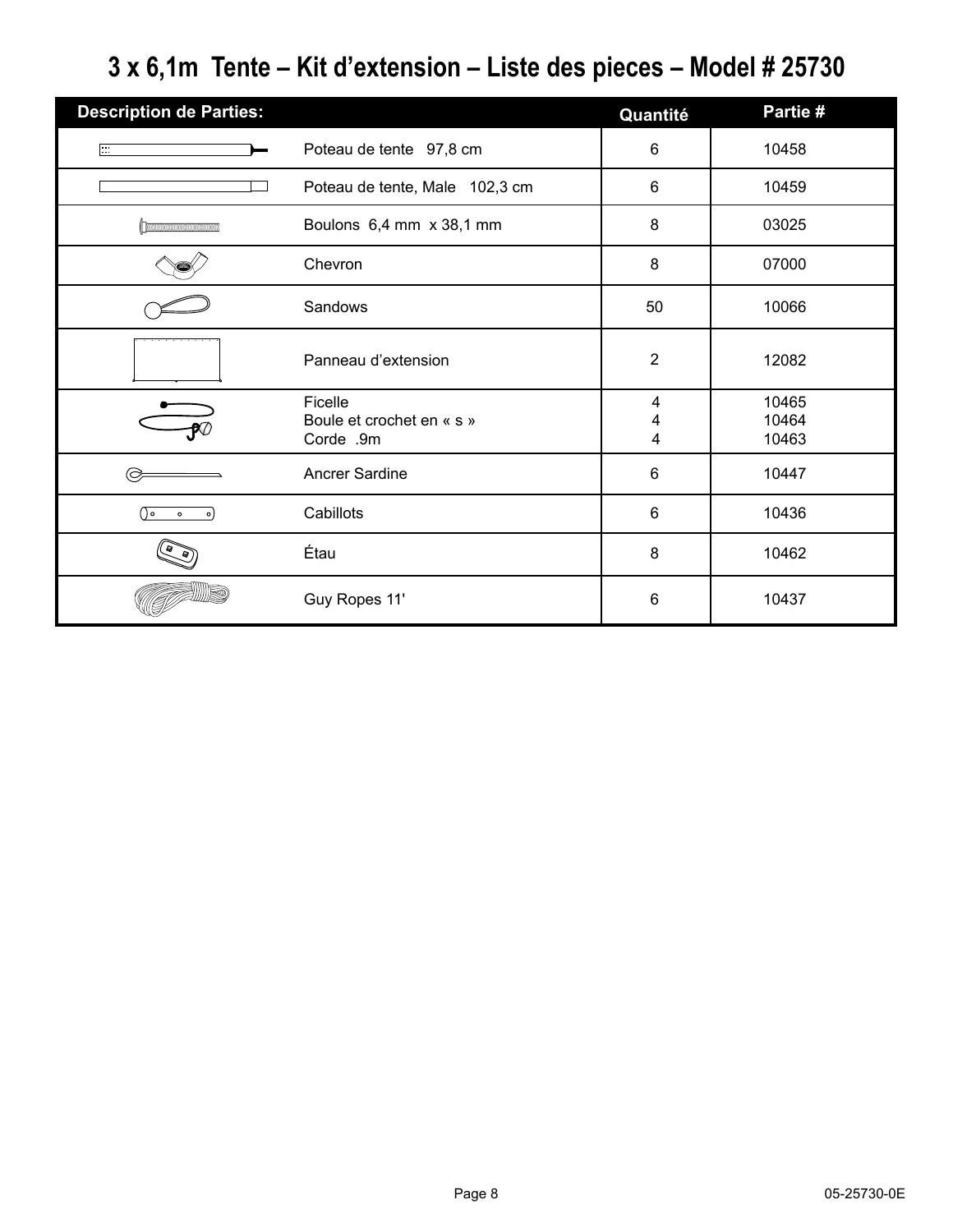#### Remarques:

*• Les Panneaux d'extension s'attachent au tube horizontaux sur la charpente avec des sandows.*

*• Laisser les sandows accrocher à la toile lors de l'installation des panneaux d'extension.*

*• Les panneaux d'extension ne permettent pas au mécanisme twist tie de marcher correctement pour tendre la toile, un autre system est inclue dans ce kit et est démontré dans l'étape 5.*

## 1. Attachez les mures à la charpente

**A.** *Si tendue au jambes des coins, détacher le system* TwistTite™ avec le crochet en S de la toile et de la jambe de coin. Enrouler la corde et sécurisé la avec un des sandows incluse dans le kit.

**B.** Commencer par attacher les panneaux avec des sandows au tube verticaux. Ajuster les panneaux de façon a ce qu'ils soient bien tendue avant de les attacher au poteau de tente.

Avertissement: *Les sandows sont sous une tension extrême. Faite attention pendant l'installation. Les lunettes de protection son recommander pour éviter toute blessures.*



#### 2. Assembler les extensions Poteau de tente



## 3. Soulever les panneaux d'extension et attacher les poteaux